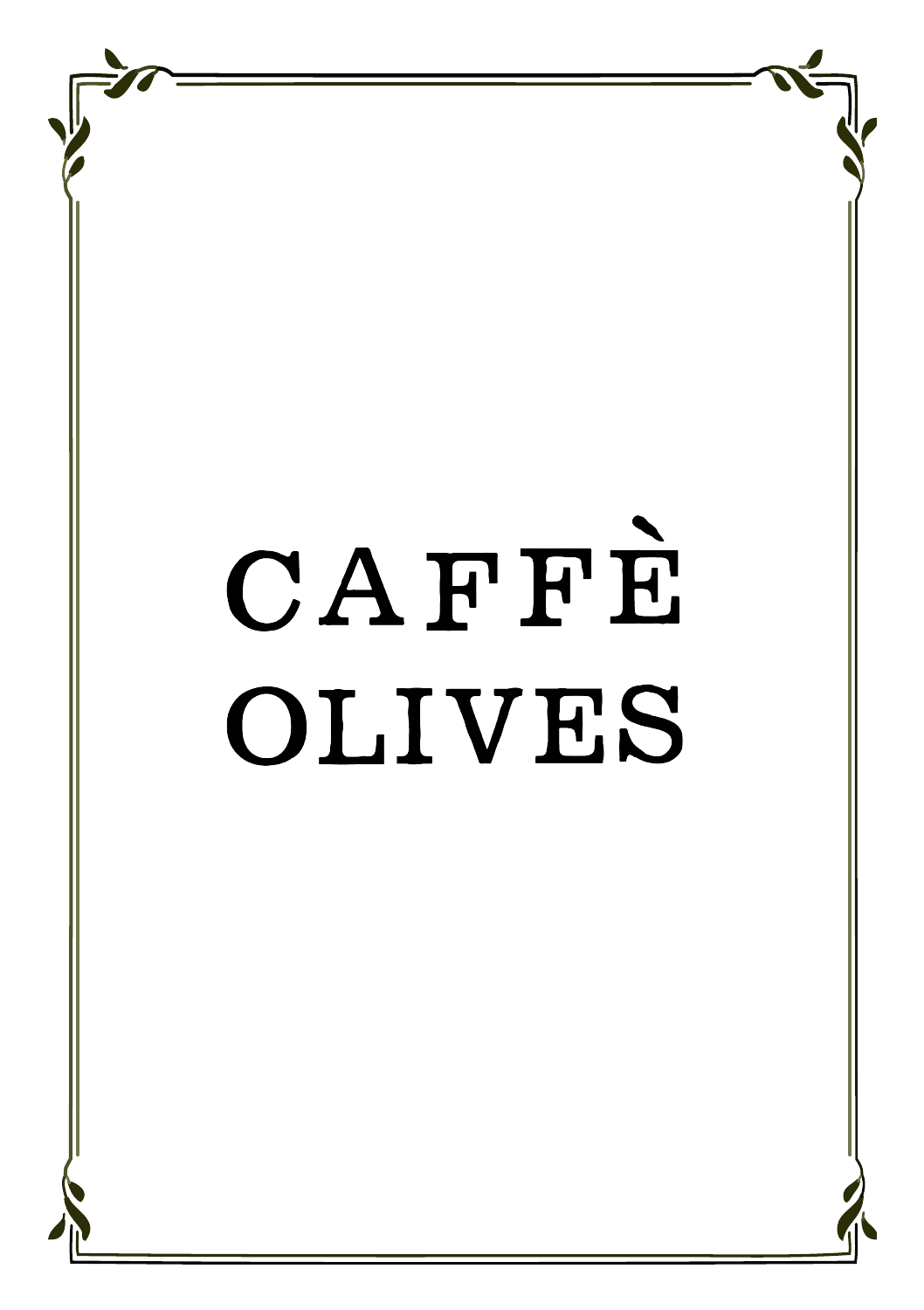#### **COFFEE**

| <b>ESPRESSO</b>                                     | 80                      | <b>LUNGO</b>                                         | 80         |
|-----------------------------------------------------|-------------------------|------------------------------------------------------|------------|
| Thai Arabica or Italian Dark Roast                  |                         | AMERICANO                                            | 80/90      |
| <b>MACCHIATO</b>                                    | 85                      | <b>CAFFE' LATTE</b>                                  | 90/100     |
| <b>CAPPUCCINO</b>                                   | 90/100                  | CARAMEL                                              | 100 / 110  |
| MOCHA                                               | 90/100                  | <b>MACCHIATO</b>                                     |            |
| $\star$ DIRTY CHAI<br>Chai Latte with Espresso Shot | I20 / I30               | $\star$ ROSEMARY                                     | 100 / 110  |
| ROSEMARY COLD<br><b>BREW</b>                        | T <sub>00</sub>         | <b>CAFFE' LATTE</b><br>Fresh Rosemary infused Coffee |            |
|                                                     |                         | Non-Dairy Milks Available                            |            |
|                                                     | <b>TEA &amp; LATTES</b> |                                                      |            |
| <b>CHAI TEA LATTE</b>                               | <b>IOO</b> / <b>IIO</b> | ★ NUTELLA LATTE                                      | 120/130    |
| <b>COCOA LATTE</b>                                  | 100 / 110               | <b>TEA SELECTION</b>                                 | 80/90      |
| MATCHA TEA                                          | 100 / 110               | EARL GREY, GREEN TEA,<br>CHAMOMILE, PEPPERMINT       |            |
| <b>LATTE</b>                                        |                         | $\star$ PEACH ICED TEA                               | <b>I20</b> |
| <b>LONDON FOG</b><br>Earl Grey Tea with Milk        | <b>I20</b>              | <b>LEMON ICED TEA</b>                                | <b>I20</b> |
|                                                     | <b>JUICES</b>           |                                                      |            |
| ORGANIC LEMONADE                                    | <b>T20</b>              | PINK LEMONADE                                        | <b>I40</b> |
|                                                     |                         |                                                      |            |

RAW HONEY GINGER 140 FRESH ORANGE JUICE 140 LEMONADE

#### CANS & BOTTLES

| ACQUA PANNA MINERAL WATER            | 25cl 45 / 50cl 65 / ILt I20 |
|--------------------------------------|-----------------------------|
| SAN PELLEGRINO SPARKLING WATER       | 33cl 75 / 50cl 95 / ILt 180 |
| SAN PELLEGRINO SPARKLING FRUIT DRINK | 12.O                        |
| <b>SEA'S KOMBUCHA</b>                | I50                         |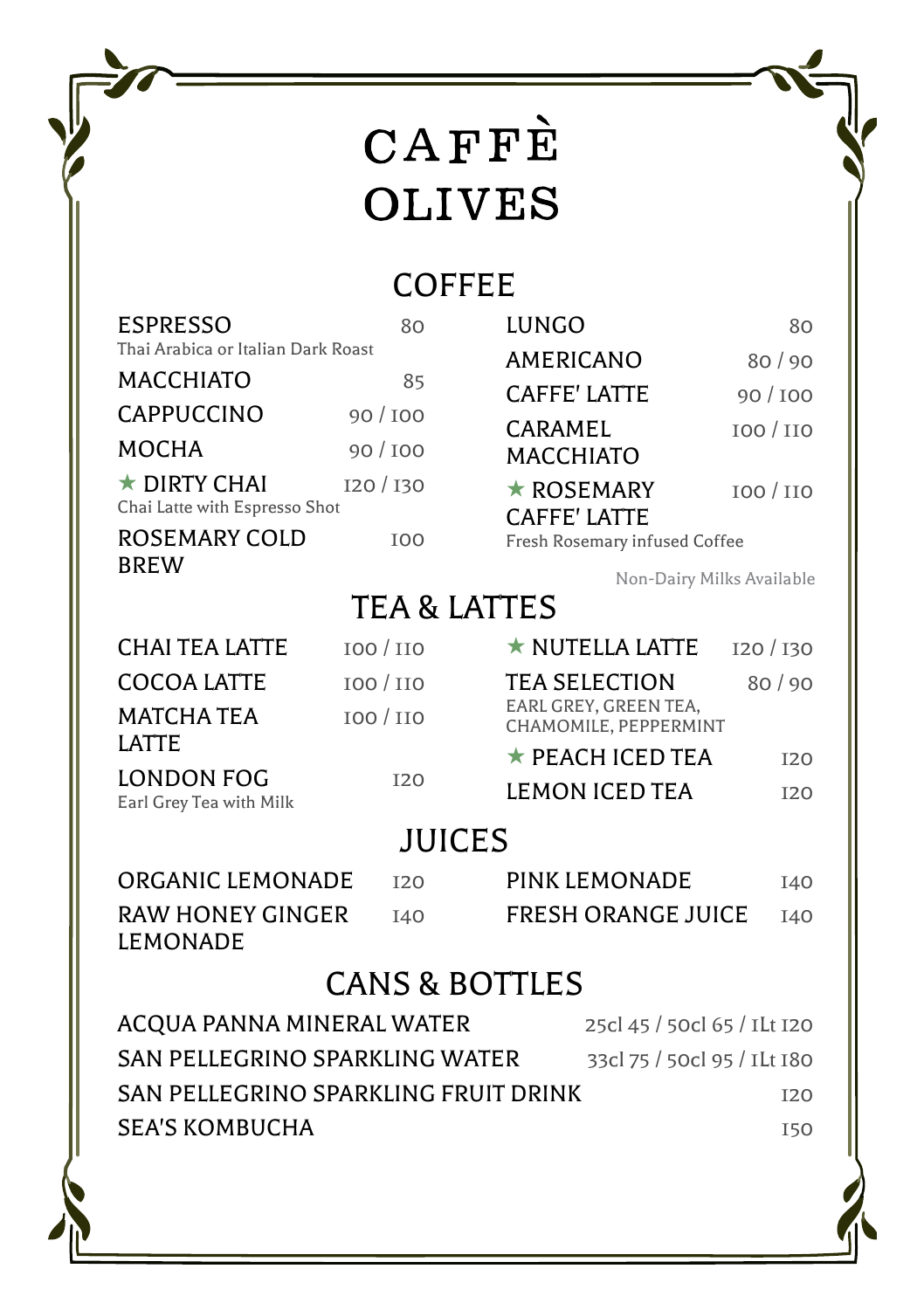#### COCKTAILS & BUBBLES

| <b>PROSECCO</b>                                                                                                                                           | 290        |
|-----------------------------------------------------------------------------------------------------------------------------------------------------------|------------|
| MIMOSA (FRESH ORANGE)                                                                                                                                     | 290        |
| ROSSINI (STRAWBERRY)                                                                                                                                      | 290        |
| $\star$ APEROL SPRITZ                                                                                                                                     | 290        |
| <b>CAMPARI SPRITZ</b>                                                                                                                                     | 290        |
| <b>BREAKFAST PLATES</b>                                                                                                                                   |            |
| MAPLE BACON SAUSAGE & EGGS<br>Free Range Pork Sausage, Free Range Eggs (Your Way) served with Greens,<br>Potatoes Home-fried, Olive Oil Toast             | 320        |
| SCRAMBLED EGGS, AVOCADO & SMOKED SALMON<br>Free-Range Eggs, Smoked Salmon, Mascarpone, Capers, Organic Avocado. Served<br>With Greens and Olive Oil Toast | 350        |
| FRITTATA - ITALIAN SAUSAGE, KALE & MUSHROOM<br>Free-Range Eggs with Pork Salsiccia, Organic Kale and Mushrooms, Served with<br>Greens and Olive Oil Toast | 280        |
| <b>GUANCIALE "BACON, EGG &amp; CHEESE" SANDWICH</b><br>Housemade Focaccia, Scrambled Eggs, Crispy Guanciale, Mozzarella & Wild Rocket                     | 240        |
| FOCACCIA EGGS BENEDICT (Weekend Only)<br>Free-Range Poached Eggs, Cooked Ham, Hollandaise Sauce, Toasted Focaccia,<br><b>Tomatoes and Greens</b>          | 320        |
| HOMEMADE GRANOLA & YOGHURT                                                                                                                                |            |
| ORIGINAL OLIVE OIL GRANOLA & YOGHURT<br>Local Organic Yoghurt, Strawberries, Herbed Strawberry Sauce, Chia Seeds                                          | <b>I40</b> |
| CARROT CAKE GRANOLA. & YOGHURT<br>Local Organic Yoghurt, Fresh Blueberries, Mint, Raw Honey, Cinnamon                                                     | <b>I40</b> |
| HONEY BUN GRANOLA & YOGHURT<br>Local Organic Yoghurt, Fresh Raspberries, Passionfruit Sauce, Bee Pollen                                                   | <b>I40</b> |
|                                                                                                                                                           |            |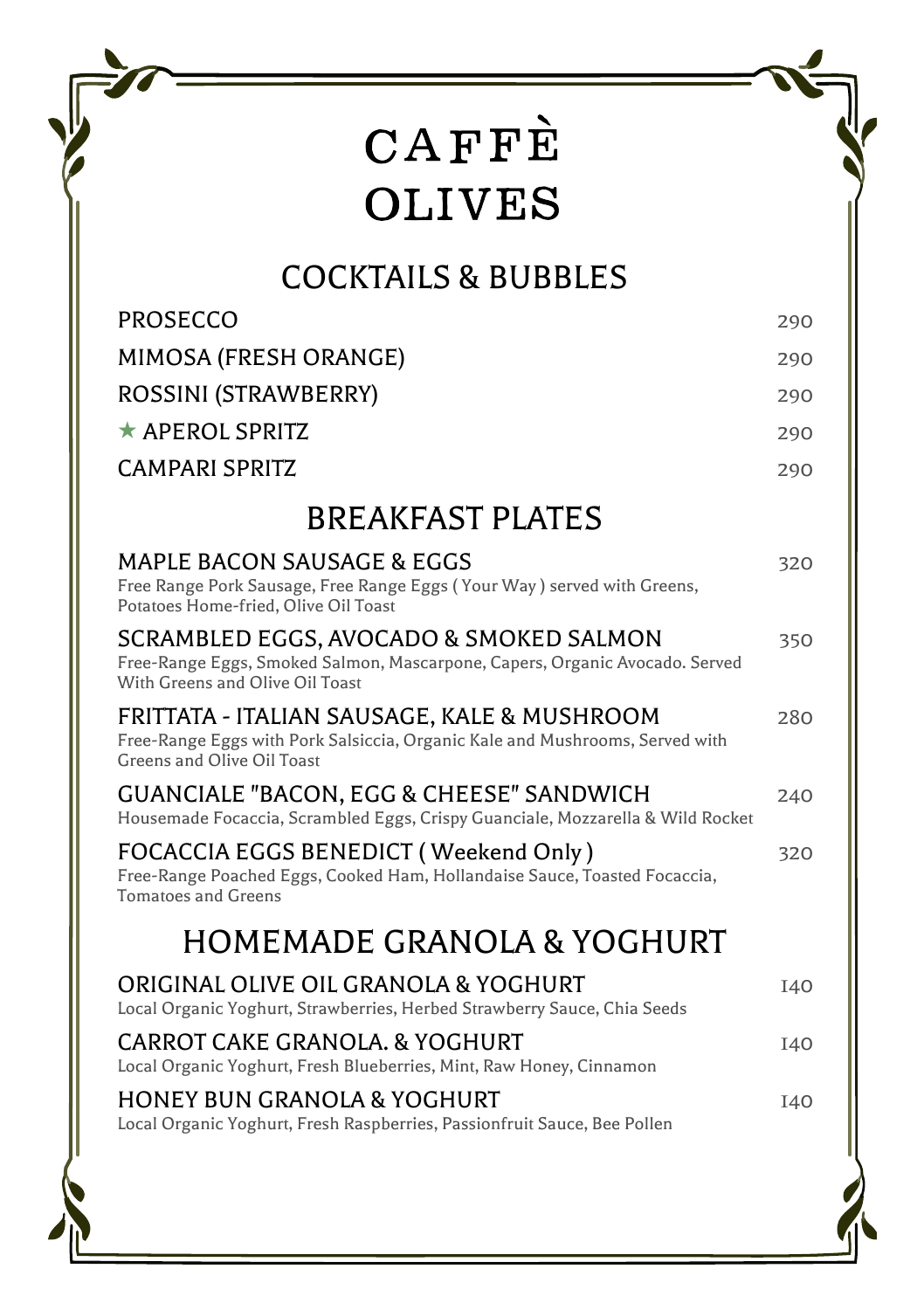### TOAST

|                                                                                                               | $\star$ WHIPPED RICOTTA TOAST & HOMEMADE JAM<br>Housemade Sourdough Bread, Whipped Italian Ricotta Cheese, EVOO, Sea Salt with<br>(our signature) Herbed Strawberry Jam or Organic Lemon Curd (+40) |            |                                                                                                      | <b>I40</b> |
|---------------------------------------------------------------------------------------------------------------|-----------------------------------------------------------------------------------------------------------------------------------------------------------------------------------------------------|------------|------------------------------------------------------------------------------------------------------|------------|
|                                                                                                               | SOURDOUGH BRULEE FRENCH TOAST<br>Housemade Sourdough Bread, Seasoned Free-Range Egg Batter, Topped with Crispy<br>Organic Sugar Caramel, Berries and Ricotta Cream                                  |            |                                                                                                      | <b>180</b> |
| <b>v TOMATO BRUSCHETTA TOAST</b><br>Housemade Sourdough Bread, Refreshing Sliced and Seasoned Tomatoes, Basil |                                                                                                                                                                                                     |            | <b>I40</b>                                                                                           |            |
|                                                                                                               | <b>v PESTO AVOCADO TOAST</b><br>Housemade Sourdough Bread, Green Pesto, Smashed Organic Avocado, Sesame<br>Seeds, Tomatoes, Fresh Radish Slices, Rocket                                             |            |                                                                                                      | 190        |
|                                                                                                               |                                                                                                                                                                                                     | BAKERY     |                                                                                                      |            |
|                                                                                                               | <b>PLAIN CORNETTO</b><br>Italian Style Croissant with hints<br>of Orange Peel                                                                                                                       | 80         | FILLED CORNETTO<br>Selections: Almond, Pistacchio,<br>Nutella, Nutella Strawberry (+20)              | <b>I20</b> |
|                                                                                                               | $\star$ TRUFFLE CORNETTO<br>Italian Croissant stuffed with<br>Truffle Paste & Mascarpone<br>Cheese                                                                                                  | <b>I50</b> | $\star$ CANNOLI<br>Mascarpone & Ricotta Filling,<br>Topped with Pistacchio, Orange<br>Peel           | 90         |
|                                                                                                               | <b>DE OLIVE OIL CAKE</b><br>Rustic Cake made with Extra<br>Virgin Olive Oil                                                                                                                         | 95         | ORGANIC LEMON TART<br><b>Buttery Crust filled with Organic</b><br>Lemon Curd and Meringue            | <b>I40</b> |
|                                                                                                               | NUTELLA CHOCOLATE<br><b>CAKE</b><br>Dark Chocolate Cake with Nutella<br>Ganache                                                                                                                     | 95         | <b>ESPRESSO BROWNIE</b><br><b>COOKIE</b><br>I pc. 65 / 6 pc. 360 pre-order /<br>I2 pc. 660 pre-order |            |
|                                                                                                               | <b>BANANA BREAD</b><br>Classic Banana Bread with Cacao<br><b>Nibs</b>                                                                                                                               | 85         | <b>G</b> FLOURLESS<br><b>CHOCOLATE CAKE</b><br>Made with Gluten Free Almond                          | 95         |
|                                                                                                               | $\star$ CARROT CAKE<br>Packed with Walnuts, Raisins,                                                                                                                                                | 95         | Flour<br>PACK OF BISCOTTI                                                                            | 250        |

Packed with Walnuts, Raisins, Cinnamon Spice and Cream Cheese Frosting

Cantucci Italian Almond Cookies, Perfect to enjoy with Coffee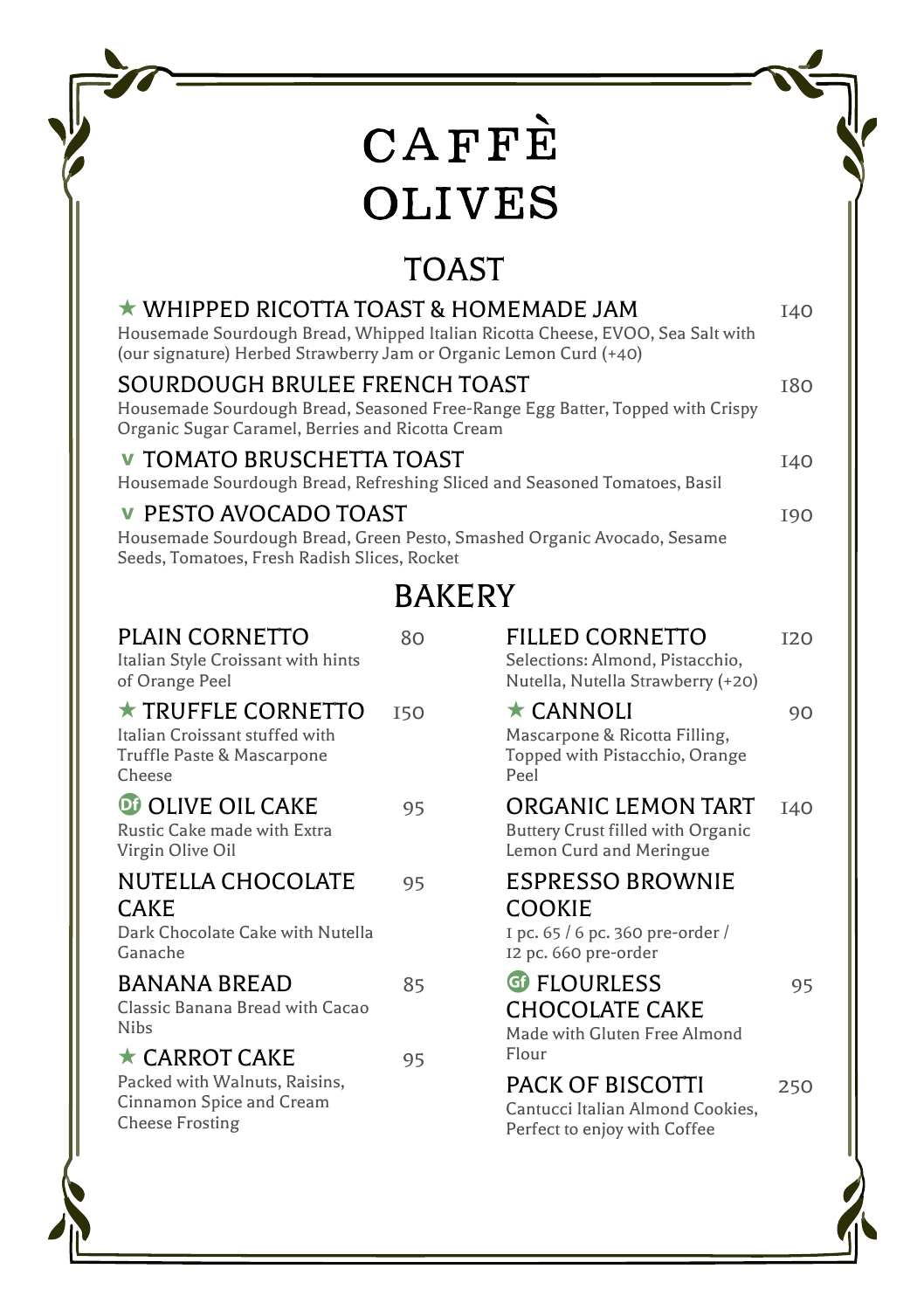#### PIZZA BY SLICE

| MARGHERITA SLICE<br>Tomato Sauce, Mozzarella, Basil - Vegan Cheese Substitute Available -                                   | 75         |
|-----------------------------------------------------------------------------------------------------------------------------|------------|
| <b>v</b> VEGAN GOURMET SLICE<br>Tomato Sauce, Mixed Vegetables, Vegan Pesto, Cherry Tomatoes                                | 100        |
| <b>SALAMI OLIVES SLICE</b><br>Tomato Sauce, Mozzarella, Salame, Olives                                                      | 100        |
| NDUJA SLICE<br>Tomato Sauce, Mozzarella, Nduja (Spicy Salami Paste), Cooked Ham                                             | TOO        |
| ★ MORTADELLA PISTACCHIO SLICE<br>Zucchini Cream Sauce, Mozzarella, Mortadella, Mascarpone, Pistacchio                       | TOO        |
| PIZZA BIANCA SLICE (Roman Style)<br>Pizza Dough, EV Olive Oil, Mortadella, Sea Salt                                         | <b>TOO</b> |
| <b>BOSCO SLICE</b><br>Tomato Sauce, Mozzarella, Italian Sausage, Mushrooms, Cherry Tomatoes, Wild<br>Rocket & Parmigiano    | <b>I20</b> |
| $\star$ TRUFFLE PORCINI SLICE<br>Truffle Paste, Fiordilatte Mozzarella, Porcini Slices, Wild Rocket                         | <b>I50</b> |
| SMOKED SALMON SLICE<br>Olive Paste, Mozzarella, Smoked Salmon, Mascarpone, Capers                                           | I65        |
| $\star$ LAZY BREAKFAST SLICE<br>Tomato Sauce, Fiordilatte Mozzarella, Scrambled Eggs, Parma Ham, Wild Rocket,<br>Parmigiano | <b>180</b> |
| $\star$ TRUFFLE BREAKFAST SLICE<br>Truffle Paste, Mozzarella, Scrambled Eggs, Fresh Truffle Slices                          | 280        |
| $\star$ DOLCEZZA SLICE<br>Dessert Pizza with Nutella & Fresh Strawberries                                                   | <b>I50</b> |
|                                                                                                                             |            |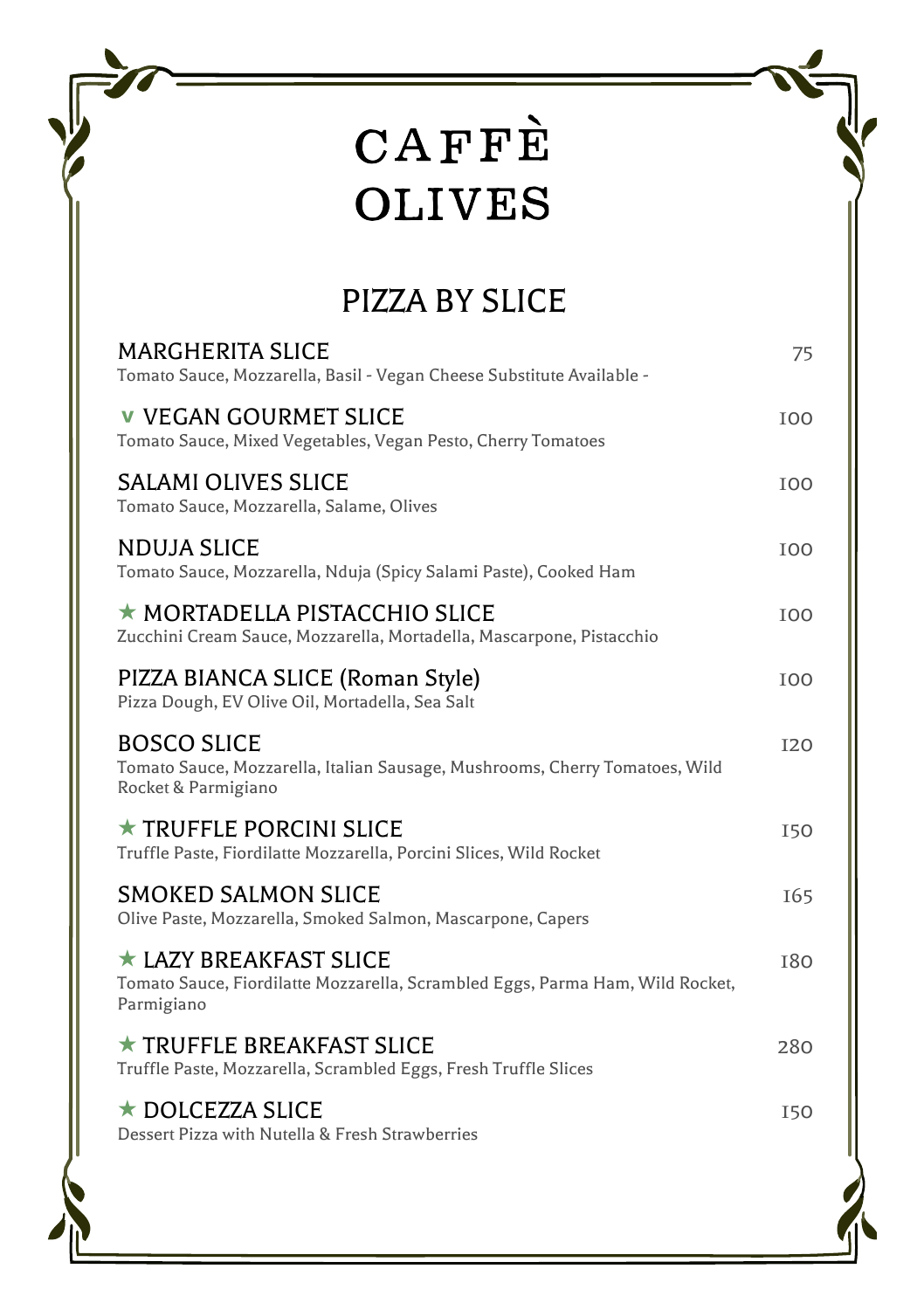#### SANDWICHES

| CAPRESE PANINO<br>Housemade Ciabatta, Mozzarella, Tomato, Basil, EVOO                                                                         | 180        |
|-----------------------------------------------------------------------------------------------------------------------------------------------|------------|
| $\star$ TRUFFLE CHEESE PANINO<br>Housemade Ciabatta, Mozzarella, Truffle Paste, Mascarpone                                                    | <b>I90</b> |
| TRUFFLE, HAM & CHEESE PANINO<br>Housemade Ciabatta, Mozzarella, Truffle Paste, Mascarpone, Cooked Ham                                         | 220        |
| $\star$ CHICKEN PESTO PANINO<br>Housemade Ciabatta, Mozzarella, Pesto, Grilled Chicken, Tomato                                                | 220        |
| ITALIAN SAUSAGE PANINO<br>Housemade Ciabatta, Italian Sausage, Mozzarella, Rocket                                                             | 220        |
| PROSCIUTTO HONEY MUSTARD<br>Housemade Ciabatta, Parma Ham, Mascarpone, Mustard, Rocket                                                        | 220        |
| HAM & CHEESE CORNETTO SANDWICH<br>Italian Croissant with Cooked Ham, Parmigiano Slices, Tomato, Rocket                                        | <b>I90</b> |
| $\star$ SMOKED SALMON CORNETTO SANDWICH<br>Italian Croissant with Smoked Salmon, Mascarpone, Rocket, Capers                                   | <b>I90</b> |
|                                                                                                                                               |            |
| SALADS                                                                                                                                        |            |
| $\star$ KALE & ANCHOVIES<br>Organic Curly Kale, Lemon Anchovy Dressing, Sourdough Croutons, Boiled Egg                                        | 240        |
| AVOCADO & LETTUCE<br>Organic Avocado, Organic Green Lettuce, Chopped Tomatoes, Honey Mustard                                                  | 240        |
| <b>v</b> ARUGULA & WALNUT SALAD<br>Arugula, Modena's Balsamic, Candied Walnuts, Green Apple, Sundried Tomatoes,<br>Croutons                   | 240        |
| <b>CAESAR &amp; CRISPY BACON</b><br>Organic Green Lettuce, Caesar Dressing, Boiled Eggs, Bacon Bits, Parmigiano<br>Cheese, Sourdough Croutons | 240        |
| <b>TUNA &amp; OLIVES</b><br>Organic Green Lettuce, Herb Dressing, Tuna Chunks, Potatoes, Olives, Boiled Egg,<br><b>Chopped Tomatoes</b>       | 260        |